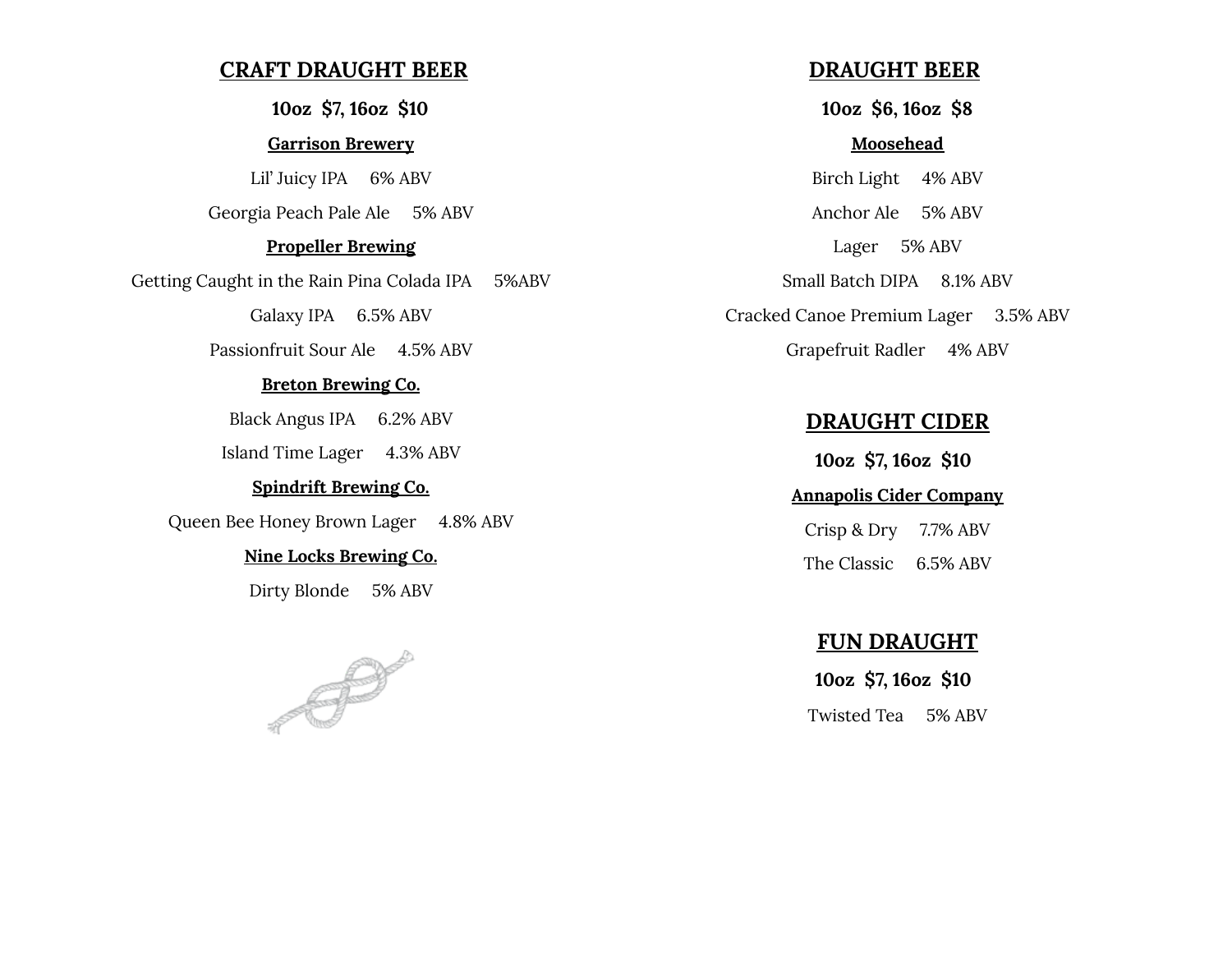# **House Wine List**

# **White**

Il Padrino Pinot Grigio 5oz \$8, 8oz \$12 Wente "Morning Fog" Chardonnay 5oz \$10, 8oz \$14, Btl \$40 Yealands Sauvignon Blanc 5oz \$10, 8oz \$14, Btl \$40 St. Famille Tidal Bay 5oz \$10, 8oz \$14, Btl \$40

#### **Rosé**

St. Famille Rosé - The Lost Bell 5oz \$10, 8oz \$14, Btl \$40

# **Red**

Il Padrino Rosso 5oz \$8, 8oz \$12 Puy de Dome Pinot Noir 5oz \$10, 8oz 14 McManis Cabernet Sauvignon 5oz \$10, 8oz

### **Bubbles**

Frexeinet Cava 5oz \$8, 8oz \$11

# **Bottles & Cans**

Garrison Tall Ship 341 ml \$6.50 Garrison Irish Red 341 ml \$6.50 Toller and Toller Lite 355 ml \$5 Breton Storm Chaser Vanilla Oatmeal Stout 473 ml \$10

Chainyard Foundation Cider 473ml \$10

Truly Punch Hard Seltzer 355ml \$7 each, \$30 mixed bucket Tropical, Berry, Fruit, Citrus Nova Scotia Spirit Co. 355ml \$8 each, \$35 mixed bucket Sour Cherry, Blueberry Lemon, Lemon Lime, Cranberry Lime Nova Scotia Spirit Co. 473ml \$11 Tropical Punch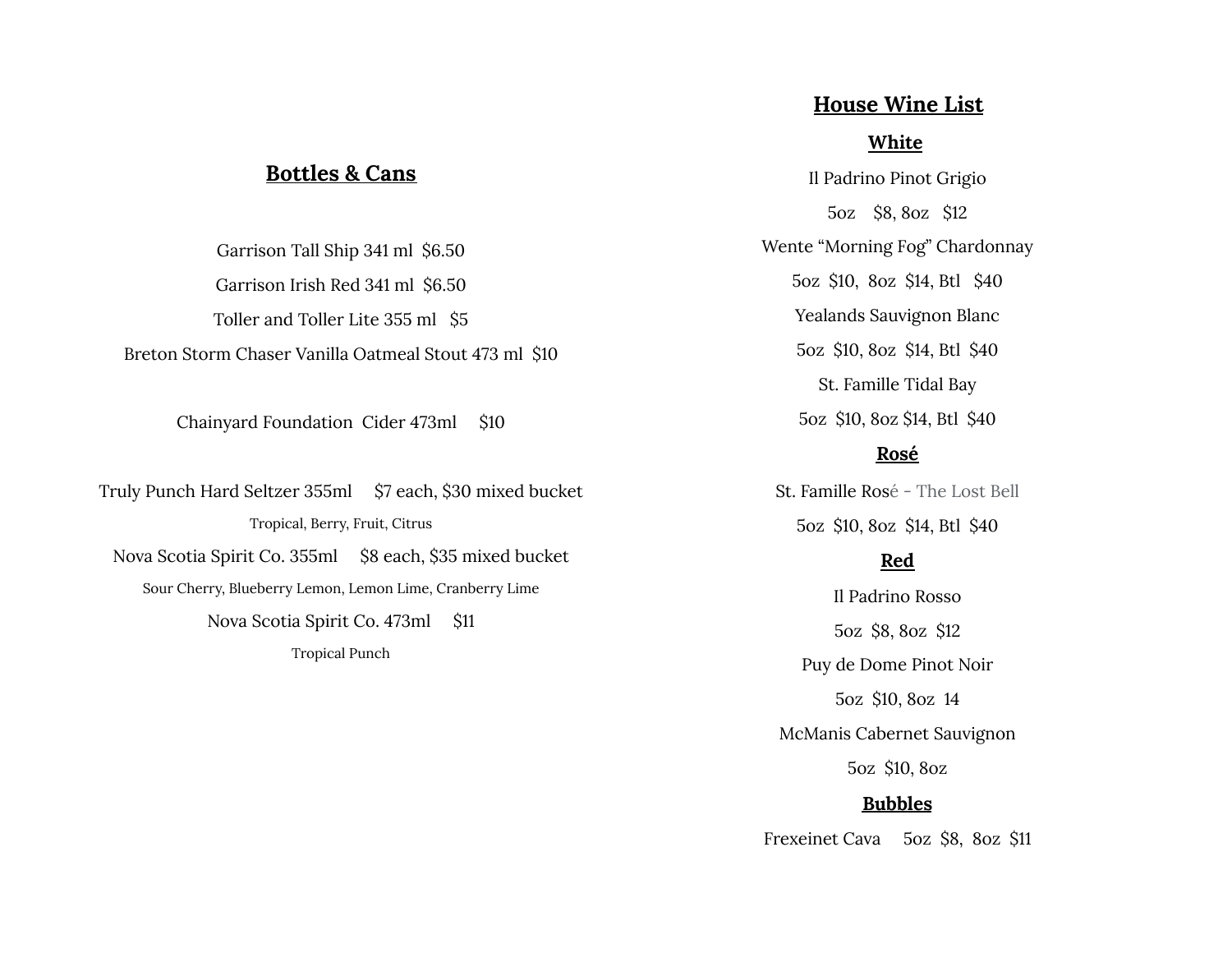# **Non-Alcoholic**

# **Cold**

Pepsi, Diet Pepsi, 7Up, Ginger Ale, Soda Water, Tonic \$3.00 Canada Geese Sparkling 750ml \$7.5 Canada Geese Still 330ml \$4.0 Canada Geese Sparkling 330 ml \$4.0 San Benedetto Still 750ml \$7.0 Cranberry, Orange, Clamato or Pineapple Juice \$4 Lemonade \$4.5 Propeller Ginger Beer or Root Beer \$4.5 Labatt Blue 0.5% Alcohol Beer \$6.5 **Hot**

Java Blend French Press Half \$6 Full \$10 Java Blend Loose Teas 20 oz. \$7 Green, Black, Earl Grey, Mint

# $BIRCH\&$ ANCHOR

**Please Scan QR Code For Private Cellar Wine List**